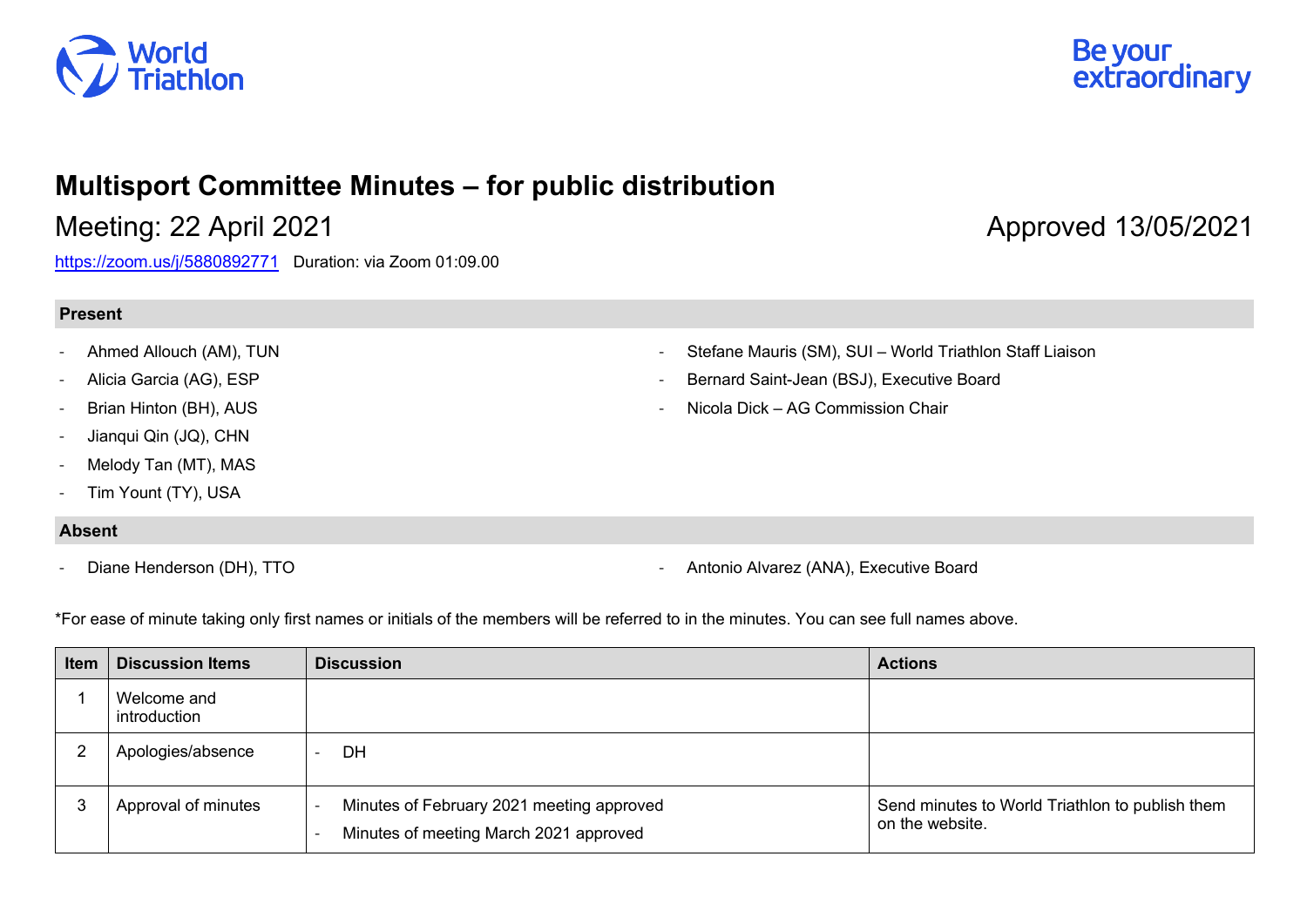

|   |                                                                           |                                                                                                                                                                                                                                                                                   | Include in the next meeting agenda the AG<br>services document to receive feedback from<br>Committee members.<br>Include in the next meeting agenda the bidding<br>document for Multisport. |
|---|---------------------------------------------------------------------------|-----------------------------------------------------------------------------------------------------------------------------------------------------------------------------------------------------------------------------------------------------------------------------------|---------------------------------------------------------------------------------------------------------------------------------------------------------------------------------------------|
| 4 | Discussion around the<br>plan in the Multisport<br><b>Congress Report</b> | 1. Update on work with Age Group Commission (AGC)                                                                                                                                                                                                                                 |                                                                                                                                                                                             |
|   |                                                                           | A meeting with the Continental Federation in charge of Age Groups<br>took place, but not all of them were present.                                                                                                                                                                |                                                                                                                                                                                             |
|   |                                                                           | Women's committee meeting was held a few weeks ago. The first goal<br>for them is to have a development strategy in each continent. Work<br>continues on the best means for aligning with the committee.                                                                          | Survey draft to be sent to all Federation members                                                                                                                                           |
|   |                                                                           | Additionally, a few things that are being done is travel and<br>accommodation from the women's point of view and adding the<br>multisport elements into the general document                                                                                                      | interested in sending it to their athletes.<br>ALL committee members to review the survey and<br>make comments on ways it can be improved                                                   |
|   |                                                                           | There is a draft of a survey to be sent to Australian athletes during next<br>winter to assess the athletes' interest to compete under their country's<br>flag. If the information ascertained from this survey is useful, the project<br>can be considered for other NFs to use. | Need to review the annual World Triathlon<br>regarding survey and determine if we can use the<br>data for any committee purposes.<br>All committee members need to assess how we            |
|   |                                                                           | Survey was also shared with USA athletes and staff; waiting on<br>feedback from them to share soon.                                                                                                                                                                               | can use the results from the annual survey to<br>assess its application to the Multisport World                                                                                             |
|   |                                                                           | 2. Update on data collection progress                                                                                                                                                                                                                                             | Championship.                                                                                                                                                                               |
|   |                                                                           | The committee reviewed U23 participation in Elite and junior Multisport<br>World Championships as a means of seeing NF support of these<br>events.                                                                                                                                | Need to update the data collection sheet for the<br>next meeting                                                                                                                            |
|   |                                                                           | Other considerations to included more segmented data, percentages<br>per discipline, a closer working relationship on how countries are<br>supporting the Multisport World Championship, and consideration to                                                                     |                                                                                                                                                                                             |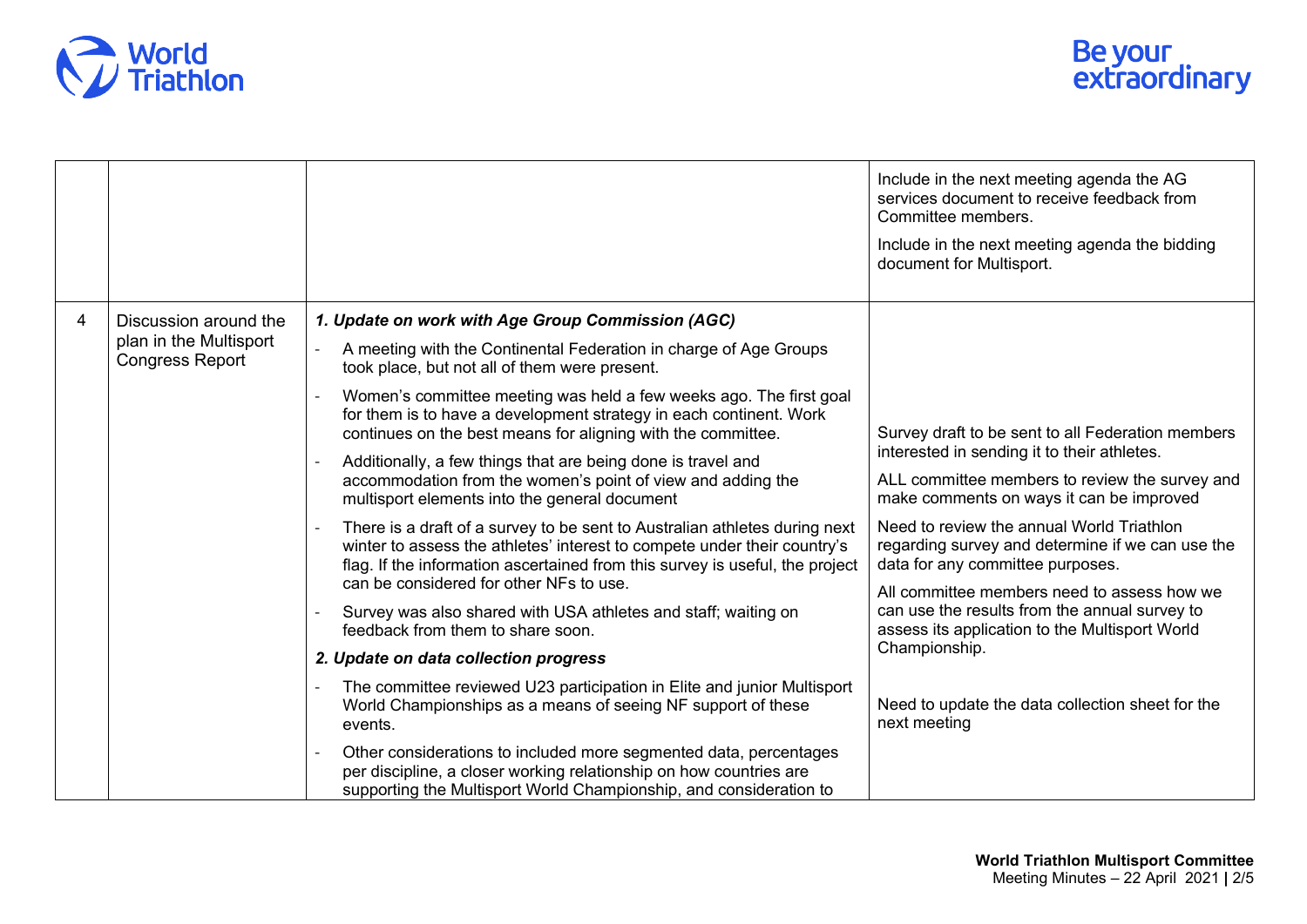

|   |                                                                                               | use the World Triathlon annual survey results to assess responses or<br>use that template for our own survey.                                                                  |  |
|---|-----------------------------------------------------------------------------------------------|--------------------------------------------------------------------------------------------------------------------------------------------------------------------------------|--|
|   |                                                                                               | Need to continue looking at all trends - big or small disciplines                                                                                                              |  |
|   |                                                                                               | Key is finding ways to stimulate athletes to participate.                                                                                                                      |  |
|   |                                                                                               | Problem is that the Multisport disciplines are not Olympic based so can<br>be difficult for countries to get to get funds for top level athletes to travel<br>to these events. |  |
|   |                                                                                               | We have examples of elite athletes competing as juniors in Duathlon<br>(i.e., Brownlee's brothers)                                                                             |  |
|   |                                                                                               | Need to have Multisport Heroes similar to the Brownlee's.                                                                                                                      |  |
| 5 | World triathlon<br>multisport world<br>championships and<br>other multisport events<br>update | 2021 World Triathlon Multisport Championships Almere                                                                                                                           |  |
|   |                                                                                               | Work in progress. Monitoring all things very closely as the pandemic<br>does represent a threat for all events based on varying protocols for<br>entry and departure.          |  |
|   |                                                                                               | 2022 World Triathlon Multisport Championships Townsville                                                                                                                       |  |
|   |                                                                                               | Date will be announced in May.                                                                                                                                                 |  |
|   |                                                                                               | 2023 World Triathlon Multisport Championships Ibiza                                                                                                                            |  |
|   |                                                                                               | 2021 Triathlon Winter Cup Asiago                                                                                                                                               |  |
|   |                                                                                               | 2021 World Triathlon Winter Championships Andorra                                                                                                                              |  |
|   |                                                                                               | 200 athletes attended the event. Very good event despite the lack of<br>snow. Decisions were made due to this situation, with changes in the<br>course required.               |  |
|   |                                                                                               | Athletes appreciated the effort to organize an event under the<br>circumstances.                                                                                               |  |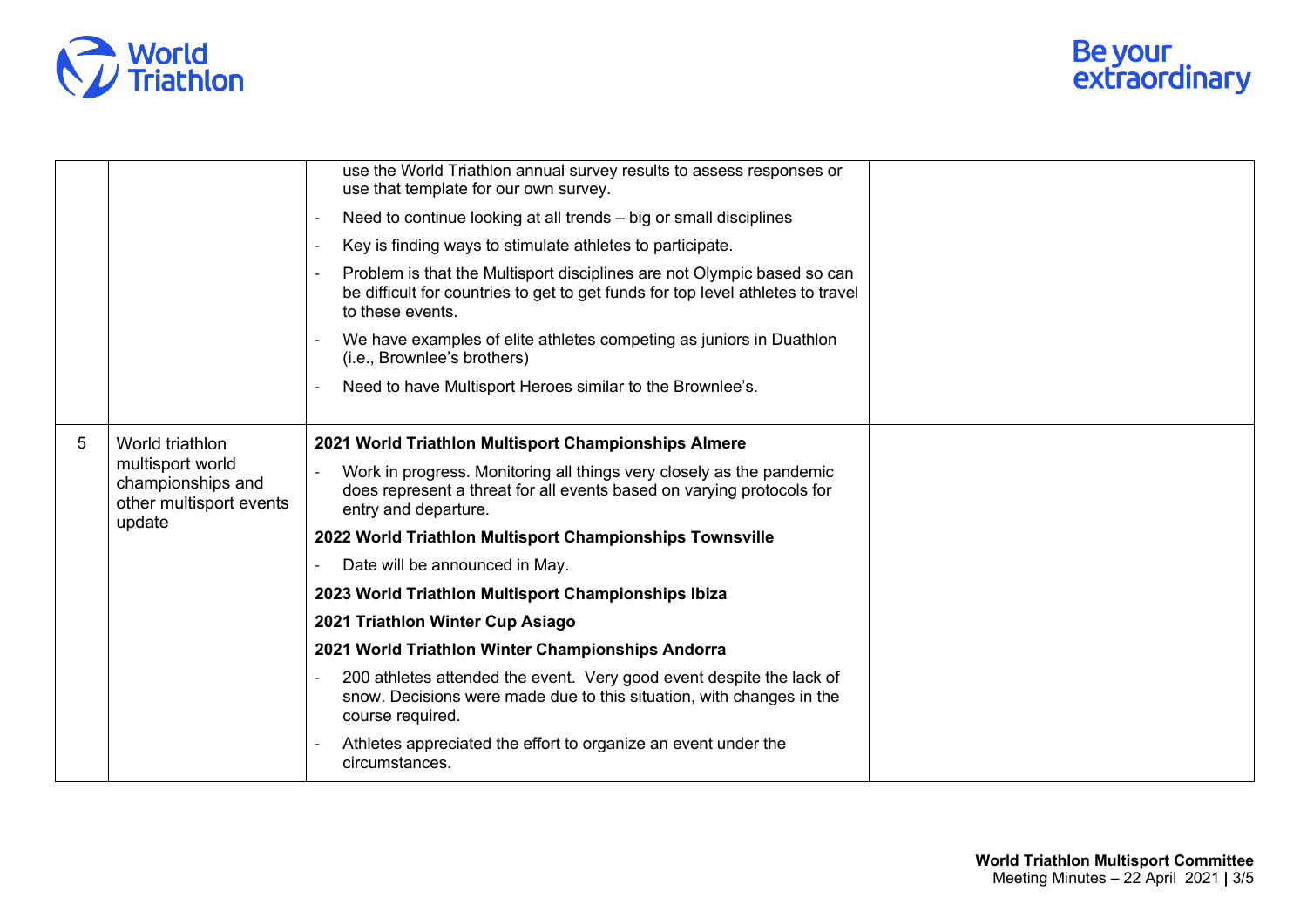

|   |                    | The event also helped to develop the Andorra Federation which is<br>important for the movement. They want to continue organizing events in<br>the future.                                                                                                                                                                                                                                                                                                                                                 |  |
|---|--------------------|-----------------------------------------------------------------------------------------------------------------------------------------------------------------------------------------------------------------------------------------------------------------------------------------------------------------------------------------------------------------------------------------------------------------------------------------------------------------------------------------------------------|--|
|   |                    | There were some difficulties for athletes arriving into Andorra due to the<br>travel restrictions. Most athletes accessed Andorra through Spain or<br>France. The movements were complicated by what is required for entry<br>because of the pandemic.                                                                                                                                                                                                                                                    |  |
|   |                    | It is important to deliver events, to have visibility and to show sport can<br>be held under safe conditions.                                                                                                                                                                                                                                                                                                                                                                                             |  |
|   |                    | 2021 World Triathlon /Powerman Duathlon World Championships-<br>Zofingen (LD)/Viborg (MD)                                                                                                                                                                                                                                                                                                                                                                                                                 |  |
|   |                    | Powerman Zofingen LD LOC is optimistic - work in progress and if<br>event happens will depend on how Switzerland works around the<br>pandemic.                                                                                                                                                                                                                                                                                                                                                            |  |
|   |                    | Viborg. Likely to be postponed and repositioned on the 2022 calendar.<br>Decision will be made by the end of June.                                                                                                                                                                                                                                                                                                                                                                                        |  |
| 6 | Any other Business | Regarding qualification for Alabama's World Games, due to covid<br>Ask about what options might exist to qualify<br>athletes for World Games outside of current<br>situation, could it be an option to look at other ways to qualifying<br>athletes other than World Triathlon Duathlon Rankings? Could we<br>Duathlon World Rankings.<br>consider other events or NF rankings?                                                                                                                           |  |
|   |                    | The committee spoke to the resolution presented by Spanish NF to the<br>Europe Triathlon Assembly regarding the swim/races. The idea is to<br>study if it could be a format to include in Multisport events. The<br>resolution was approved. It is in European triathlon hands to study it<br>and if European Triathlon thinks could be an option, it will be sent to<br>World Triathlon to study its viability. AG to keep us aware of where<br>how this is tracking and will share with us any updates. |  |
|   |                    | Spoke to the situation around triathlon events after Yokohama. Biggest<br>question is regarding Edmonton and Bermuda situation.                                                                                                                                                                                                                                                                                                                                                                           |  |